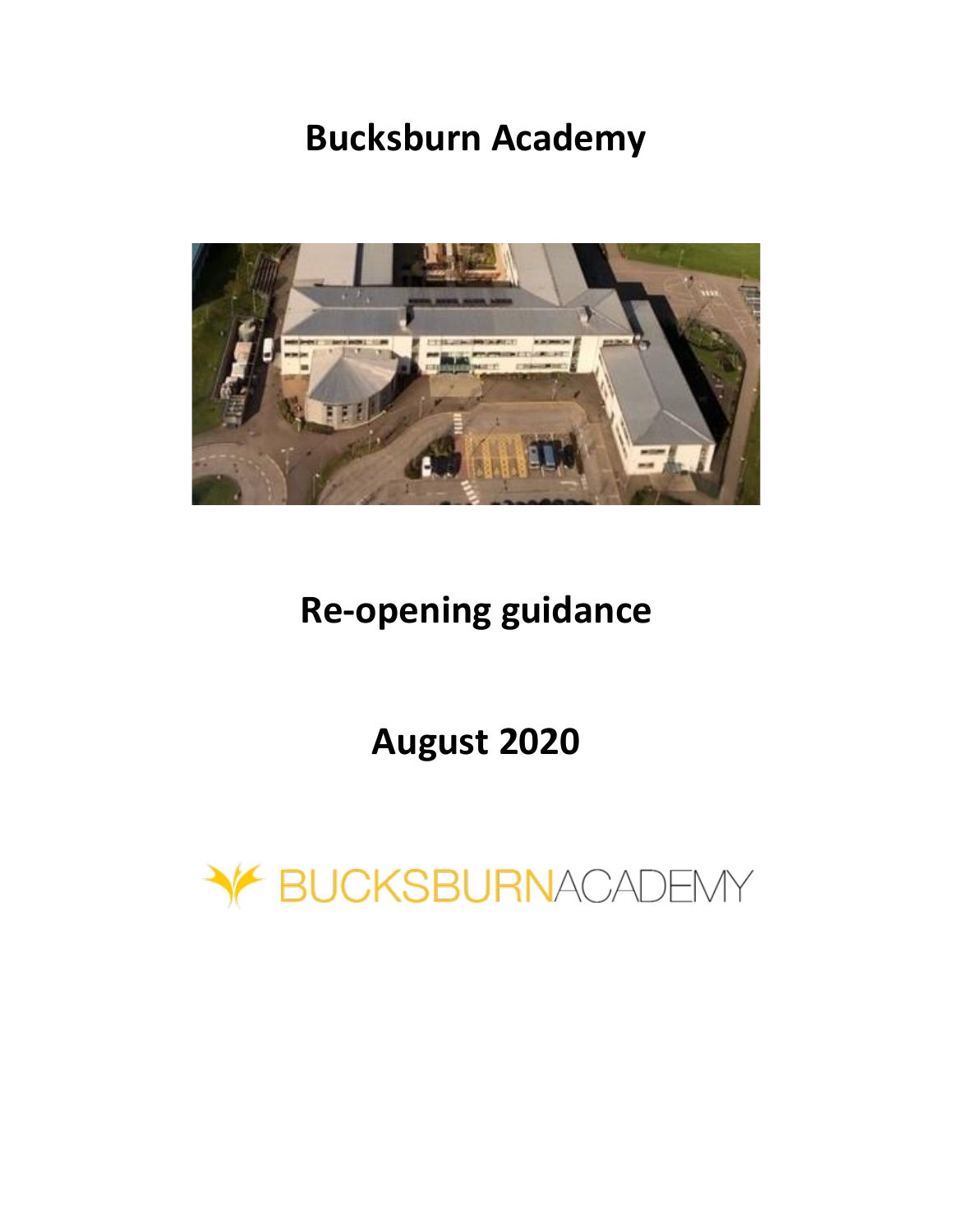# **Contents**

| Introduction                                            | 3  |
|---------------------------------------------------------|----|
| Induction                                               | 4  |
| How will school be different?                           |    |
| Hygiene and health                                      | 5  |
| What happens if there is a positive case in the school? | 5  |
| Pupil groups                                            | 6  |
| Uniform                                                 | 6  |
| Face coverings                                          | 6  |
| The school day                                          | 7  |
| Transport                                               | 9  |
| Entering the school                                     | 10 |
| Moving around the building                              | 10 |
| In class                                                | 11 |
| <b>Promoting Positive Behaviour Policy</b>              | 11 |
| <b>Breaks and Lunchtimes</b>                            | 12 |
| <b>Toilets</b>                                          | 12 |
| Leaving the school                                      | 12 |
| Parent/carer access to the school building              | 13 |
| Staff absence                                           | 13 |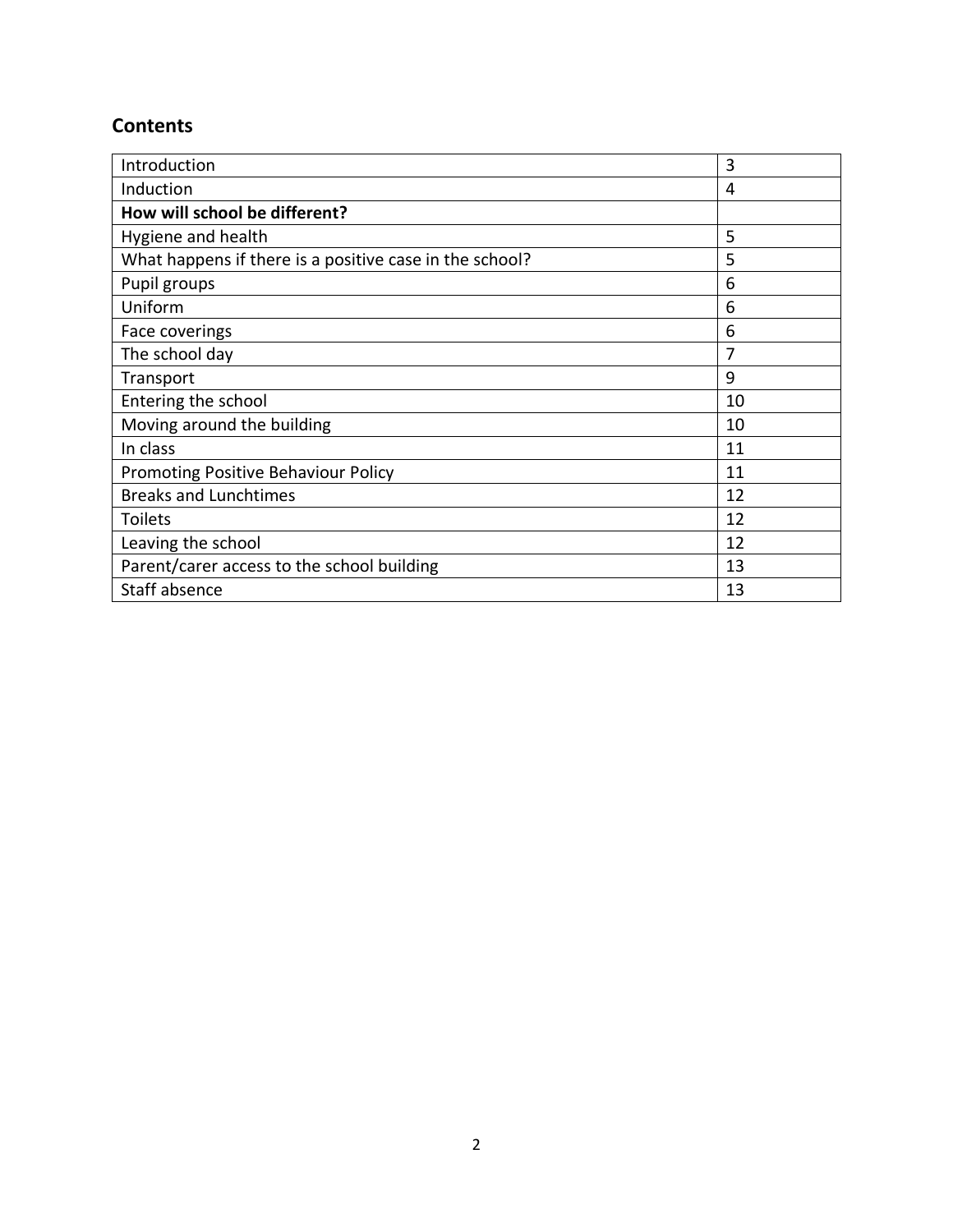# **Introduction**

The Scottish Government confirmed on Thursday 30<sup>th</sup> July that all schools would reopen to all pupils in August 2020. To support the full return schools can phase pupils into school during the week beginning 10<sup>th</sup> August before all young people resume full time in-school education on Monday 17<sup>th</sup> August.

At the same time the Scottish Government published [guidance](https://www.gov.scot/binaries/content/documents/govscot/publications/advice-and-guidance/2020/07/coronavirus-covid-19-guidance-preparing-start-new-school-term-august-2020/documents/coronavirus-covid-19-guidance-preparing-start-new-school-term-august-2020/coronavirus-covid-19-guidance-preparing-start-new-school-term-august-2020/govscot%3Adocument/coronavirus-covid-19-guidance-preparing-start-new-school-term-august-2020.pdf) which detailed how schools should plan for this full return in a safe way. The guidance states,

# **"The advice from the COVID 19 Advisory Sub Group on Education and Children's issues is that, subject to other scientific advice is that physical distancing between young people in secondary schools is not required to ensure a safe return to schools."**

The guidance also states that,

**"secondary schools should encourage distancing where possible between young people"** 

And,

## **"Two metre physical distancing between adults, and between adults and children and young people who are not from the same household should be maintained."**

To allow for this schools must mitigate all risks as much as possible and the guidance gives detail on the following areas:

- Risk assessments for the building and for vulnerable adults and young people
- Cleaning and personal hygiene requirements
- Groupings in school and social distancing
- PPE requirements, including face coverings
- Testing and outbreak management
- Transport arrangements
- Contingency planning should further restrictions be put in place.

This document addresses all these issues, but it must be recognised that all will be subject to change if guidance changes both nationally and locally.

Importantly, we must recognise that this is not a return to 'normality' - indeed, the guidance says that,

**"We do not … expect the return to school in August to be a return to normality. We must remain vigilant and continue to manage the risks of COVID-19."**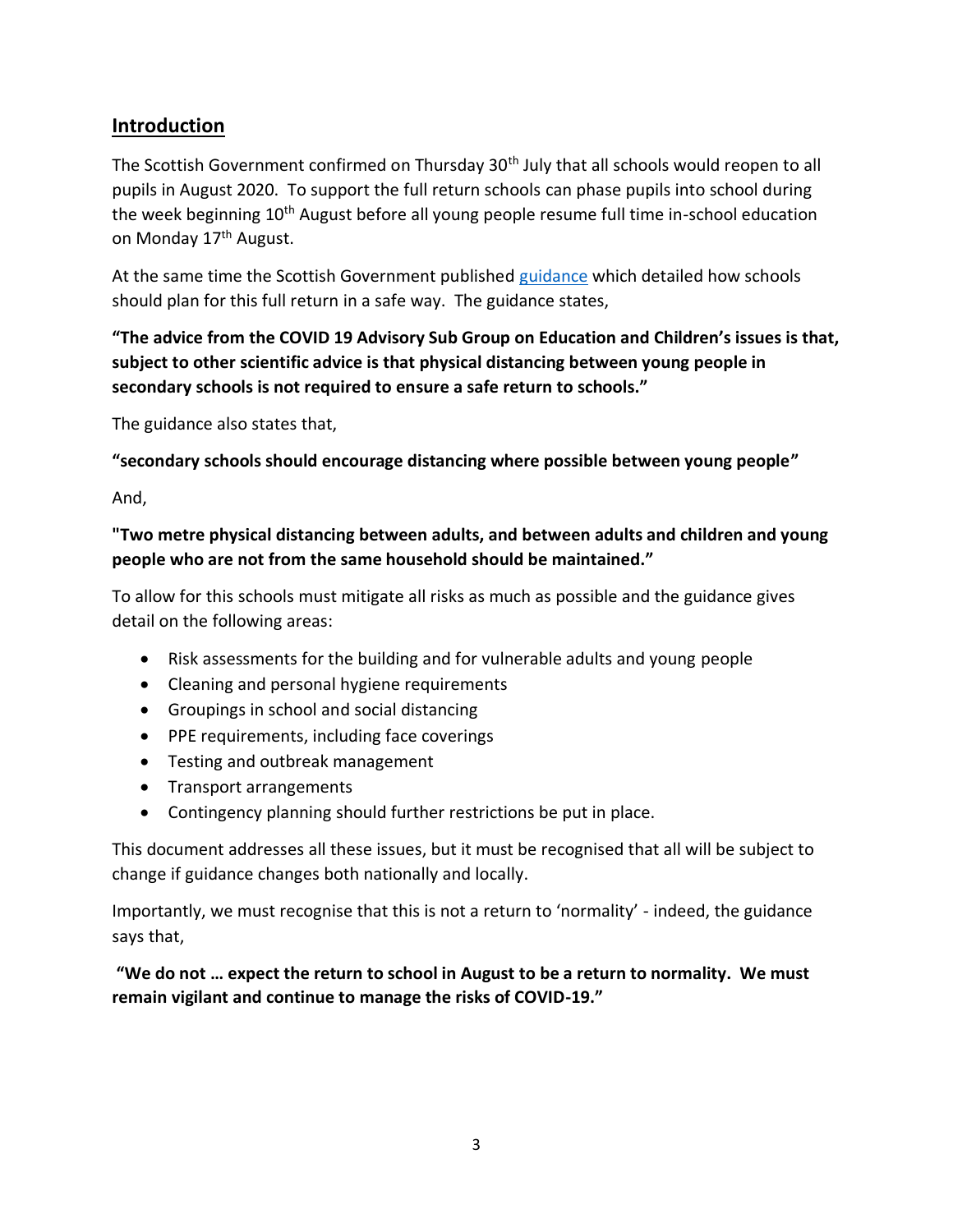# **Induction**

To support young people with what will be a very different school to the one they were used to, we are inviting smaller groups into school to go through a range of information, including:

- Changes they can expect to see e.g. change to school day
- Issuing school timetables
- Expectations around cleaning and hygiene
- Expectations around learning
- Promoting positive behaviour in a COVID environment
- Movement around the school with a one-way system
- Changes to our Fire Evacuation procedures

As was communicated previously, we are bringing pupils in for a 2 ½ session (8.30-11am) at the following times (transport has been organised for those on dedicated transport). CAN PUPILS ARRIVE IN FULL SCHOOL UNIFORM PLEASE – S4 ties will be handed to pupils.

## *(Information for ASN Wing pupils on the Induction has been sent)*

#### **Wednesday 12th August**

S1 and S6 pupils

S1 pupils should meet at the bottom of the school car park – staff will meet them there and take them into the school.

S6 pupils should enter via the doors at the S2 social area and will meet in the Assembly Hall.

## **Thursday 13th August**

S2 and S3 pupils.

S2 pupils should enter via the doors that go into the stairwell that goes up to Humanities.

S3 pupils should enter via the doors that go into the stairwell up to Art (next to Dining Area).

All pupils should then go to their register teacher's room (a GroupCall will be sent with this information).

#### **Friday 14th August**

S4 and S5 pupils

All S4 pupil should enter by the doors leading into the Dining Area.

All S5 pupils should enter via the doors at the S2 social area.

All pupils should then go to their register teacher's room (a GroupCall will be sent with this information).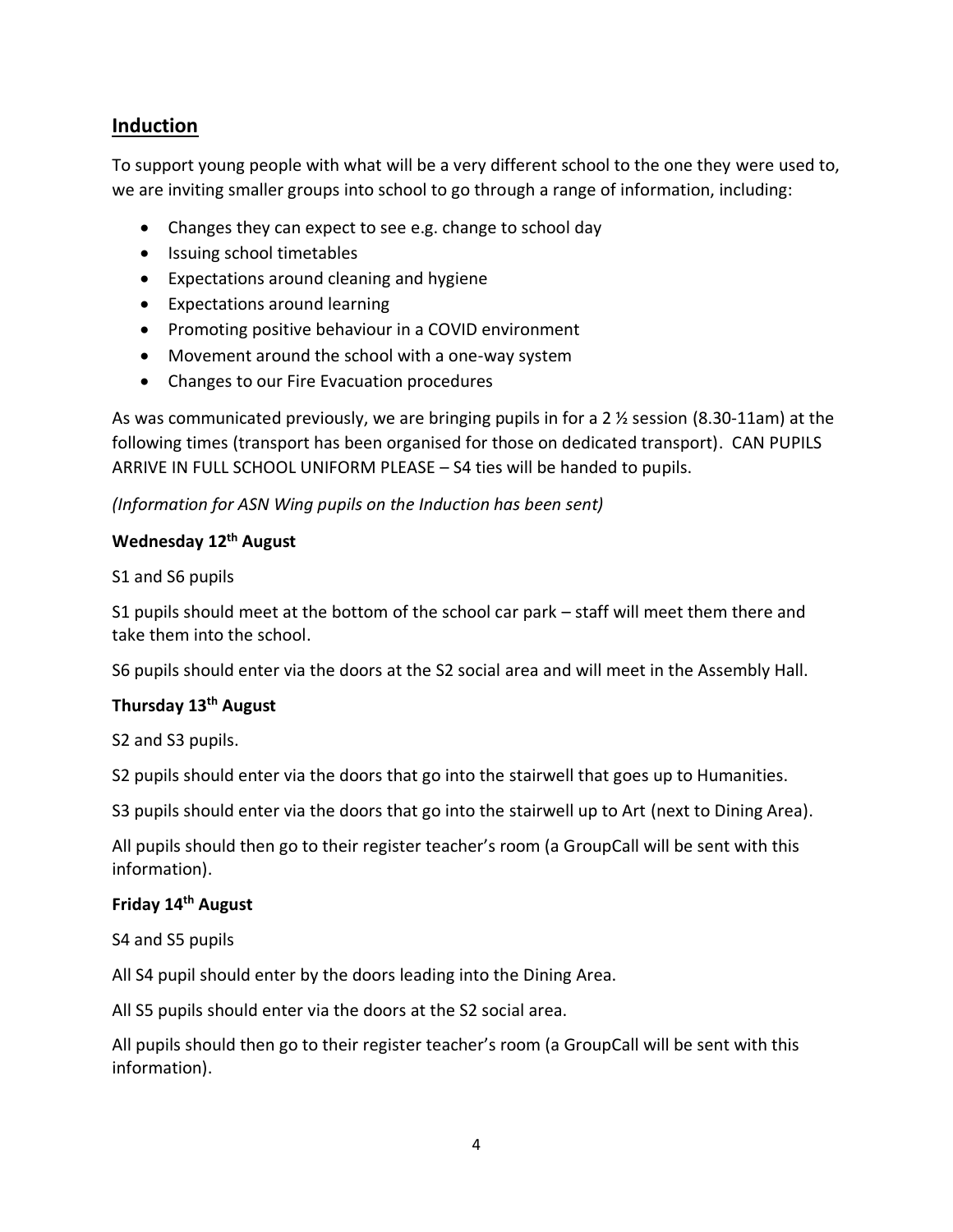# **How will school be different?**

## **Hygiene and Health**

**It is very important that pupils do not attend school if:**

- **They are displaying any of the symptoms of COVID-19 – high temperature, a new continuous cough or a change in sense of smell or taste**
- **A member of the household has tested positive or is displaying symptoms – the pupil should self-isolate for 14 days**
- **They have been contacted as part of the Test and Protect programme**
- **If a GP or medical professional advises they do not attend school.**

If pupils have symptoms for COVID-19 they should not come into school and should organise a test. Parents should inform the school of all reasons by phoning 01224 710700.

Pupils will be encouraged to use hand sanitiser regularly during the school day. This will be available in all classrooms and at the entrances to the building.

If a pupil becomes unwell and has symptoms of COVID-19 the pupil will be isolated in the building and we will ask a parent to come and collect them from school. **For this reason, we ask that all parents/carers are available to be contacted at all times when pupils are in school. As a precaution, siblings will also be sent home at this time.**

As all water fountains will be closed initially, we recommend that all pupils bring water with them to school.

Pupils must use tissues if coughing or sneezing and then bin these once used. Tissues will be available in all classrooms, but pupils should cough or sneeze into the crook of their elbow if they are unable to access a tissue.

# **What happens if there is a positive case in school?**

It is essential that all symptomatic young people and staff self-isolate and get tested. The guidance for schools states, "If a young person or member of staff tests positive, the Health Protection Team will assess what action is needed, taking into account the close contacts the person has had within the school and other factors such as the implementation of other measures, e.g. cleaning, ventilation, PPE."

"If schools have two or more confirmed cases of COVID-19 within 14 days, or an increase in the background rate of absence due to suspected or confirmed cases of COVID-19, they may have an outbreak. In this situation, schools should make prompt contact with their local Health Protection Team." This will be the policy of the school.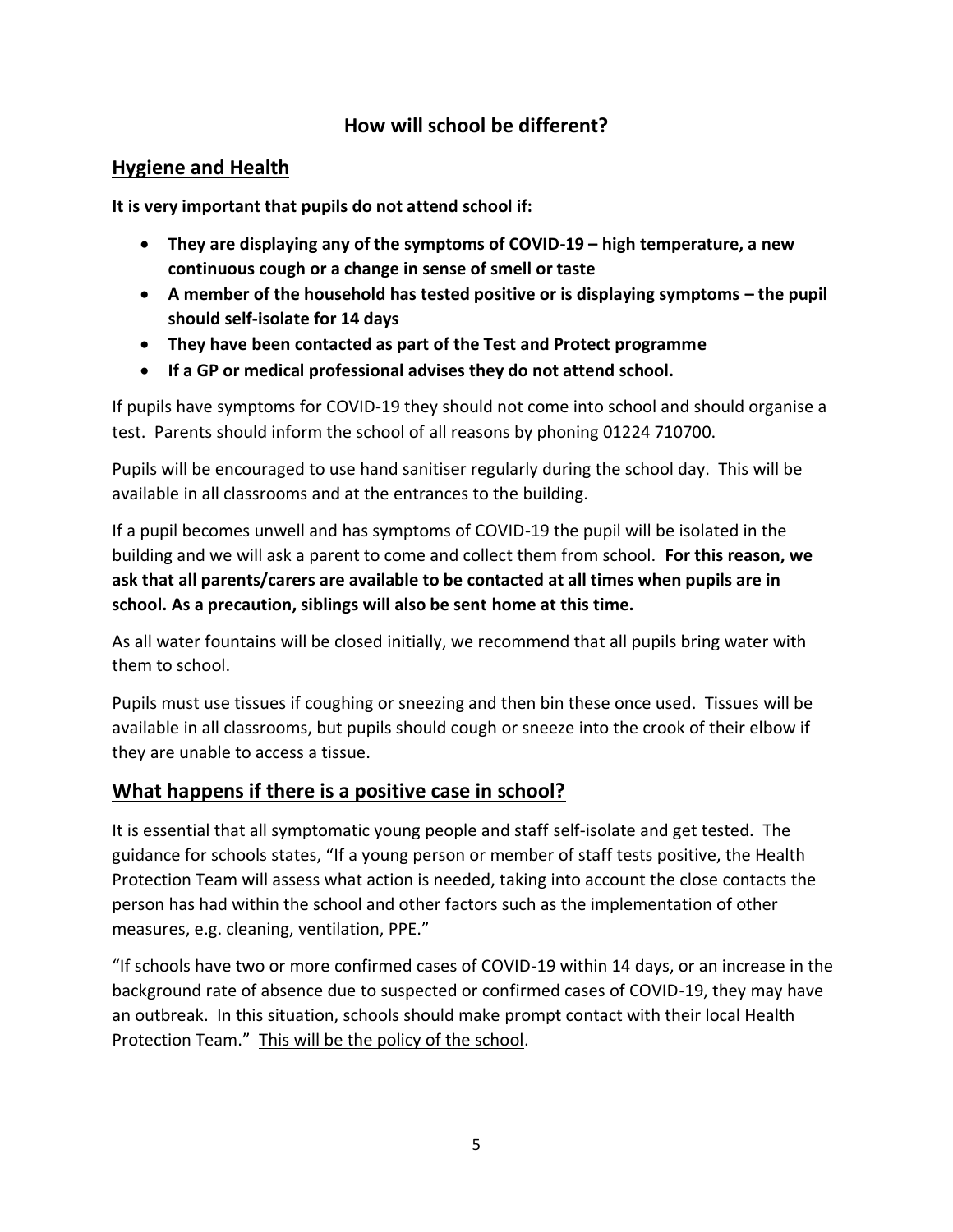# **Pupil Groups**

To minimise the risk of spread of infection we will keep pupils in year groupings whenever possible to allow for a "broad, meaningful curriculum".

In S1, S2 and S3, pupils will follow their full timetable to ensure the meaningful curriculum takes place. At break time and lunch time they will be given a section of the school grounds to go to so that they are not in any extended contact with any other year group. They will have a different break and lunch time to S4-6 pupils. This will support the Test and Protect scheme in place in Scotland.

S4-6 pupils will follow their full timetable, though those attending Dyce Academy and the City Campus courses will begin online. We hope to be able to support pupils moving between schools in the future, but we have been advised to avoid this at this time. We will contact parents and carers if this position changes. All College courses, including Foundation Apprenticeships, will begin online in September with a view to moving to face to face teaching as soon as possible.

# **Uniform**

Following a change of guidance, full uniform can now be worn by all pupils, including ties. As we are, at present, unable to open changing rooms for PE we would still ask that all pupils who have PE on a given day attend in PE kit and, for S1-3 pupils, a school jumper.

**We recognise that these can be challenging times financially and we are looking to support ALL families that may not be able to provide full school uniform at this time. If ANY family thinks purchasing the required uniform would be difficult please contact the school. This will be dealt with confidentially and we will be able to support you.**

# **Face Coverings**

The guidance states that, "Face coverings should not be required for most children and young people (those clinically advised to wear a covering are an exception)," so face coverings in school are not mandatory, but anyone wishing to wear a face covering will be enabled to do so. This applies to all young people and adults who work in the building.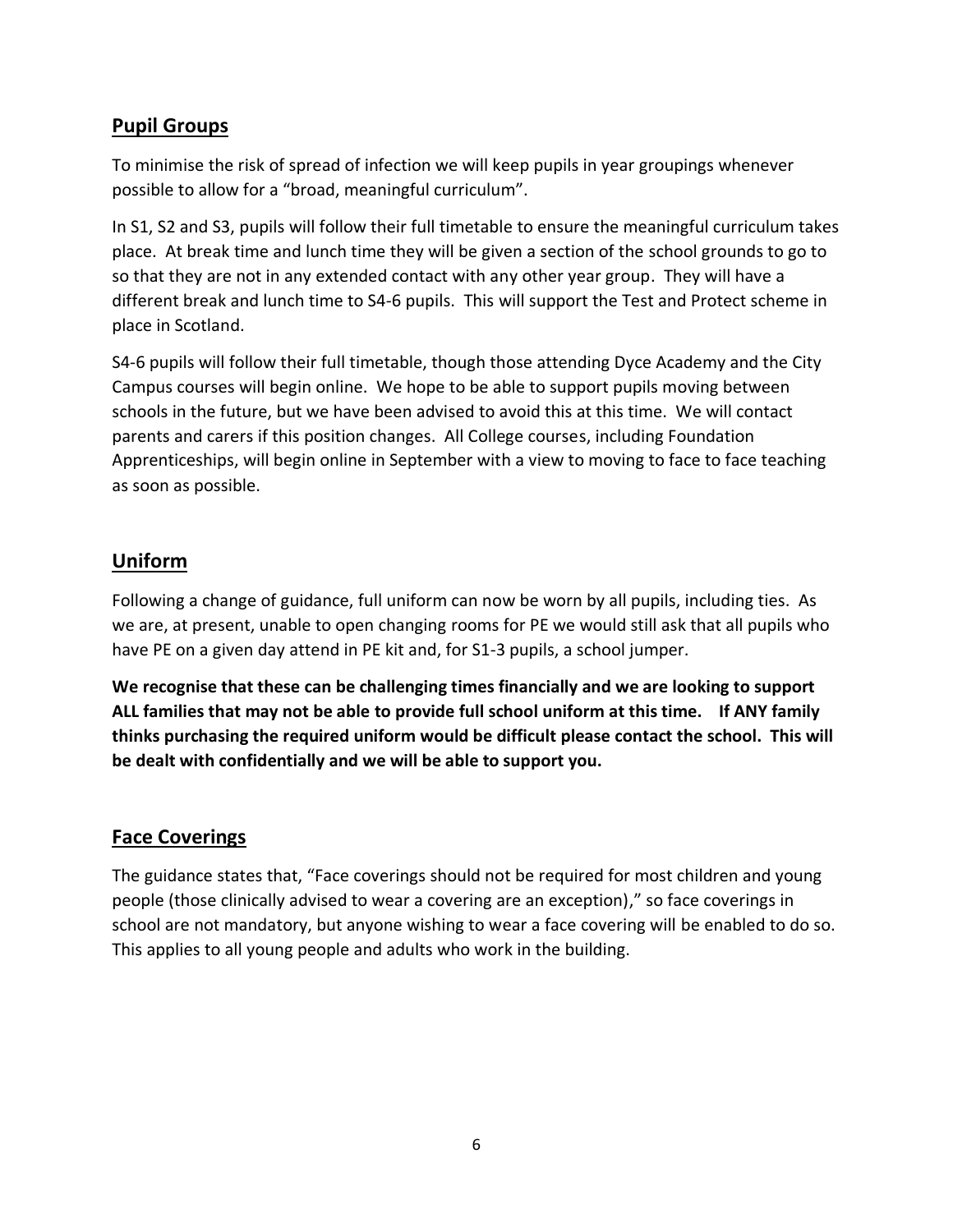## **The school day**

The school day will begin as usual at 8.29am and end at 3.45pm (Monday and Tuesday) and 2.45pm (Wednesday to Friday). We will not have bells to allow for a softer transition and to avoid large groups in the corridors (there will still be a bell at the beginning of the day and at 1.45pm). We will, however, stagger breaks and lunchtimes as follows:

### **S1-3 School day**

8.25am - School doors open (see 'Entering the school' for details of which entrances pupils use)

- 8.29am period 1 starts
- 9.35am period 2 starts
- 10.15am break
- 10.30am return to period 2
- 10.50am period 3
- 11.50am lunch
- 12.45pm period 4
- 1.45pm period 5
- 2.45pm period 6 (Monday and Tuesday) or end of school day (Wednesday to Friday)

#### **S4-6 School day**

8.25am - School doors open (see 'Entering the school' for details of which entrances pupils use)

- 8.29am period 1 starts
- 9.35am period 2 starts
- 10.35am break
- 10.50am period 3
- 11.50am period 4
- 12.50pm lunch
- 1.45pm period 5

2.45pm - period 6 (Monday and Tuesday) or end of school day (Wednesday to Friday)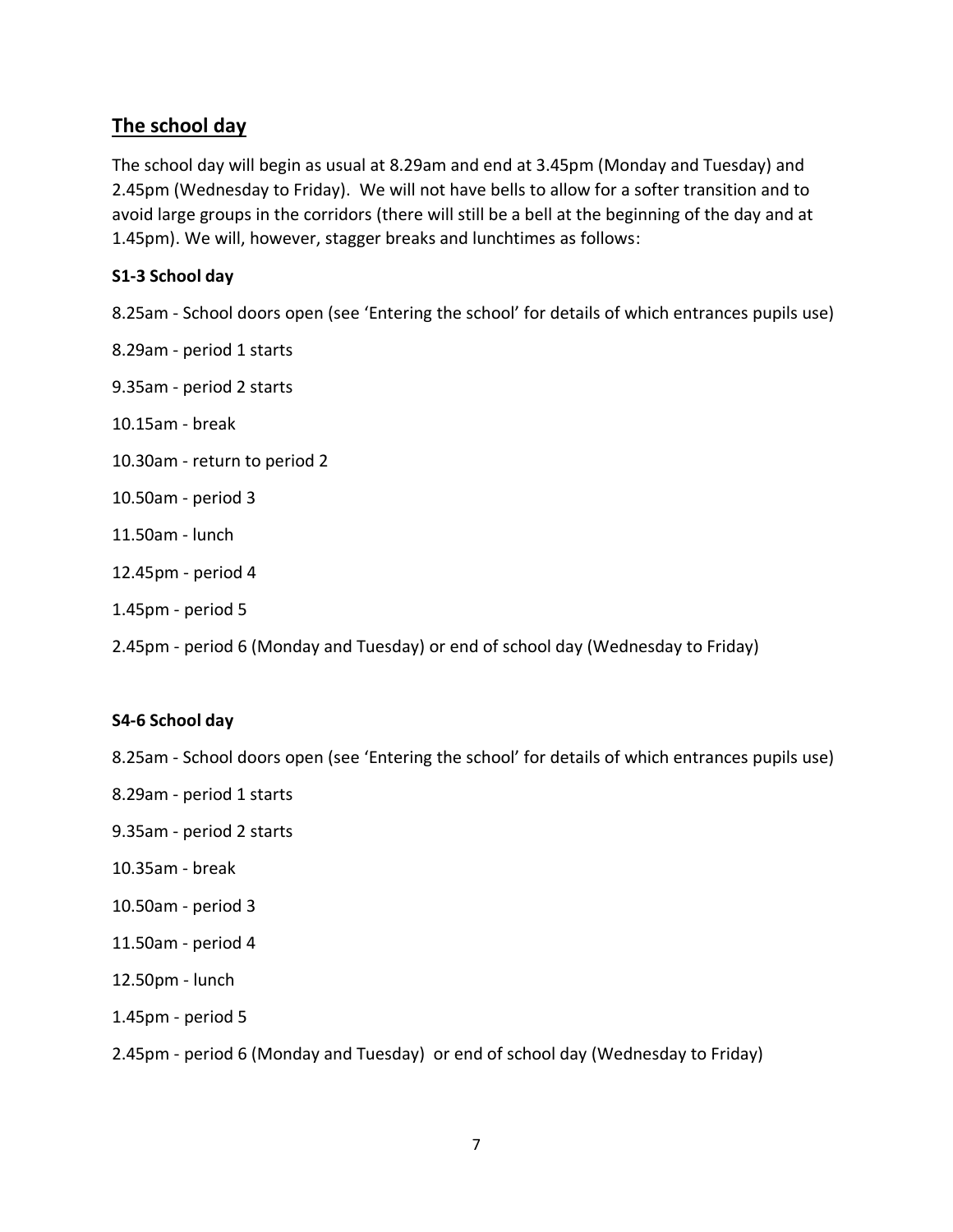### **ASN Wing pupils**

8.25am - School doors open (see 'Entering the school' for details of which entrances pupils use)

- 8.29am period 1 starts
- 9.35am period 2 starts
- 10.35am break
- 10.50am period 3
- 11.50am period 4
- 12.20pm lunch
- 1.15pm period 4
- 1.45pm period 5
- 2.45pm period 6 (Monday and Tuesday) or end of school day (Wednesday to Friday)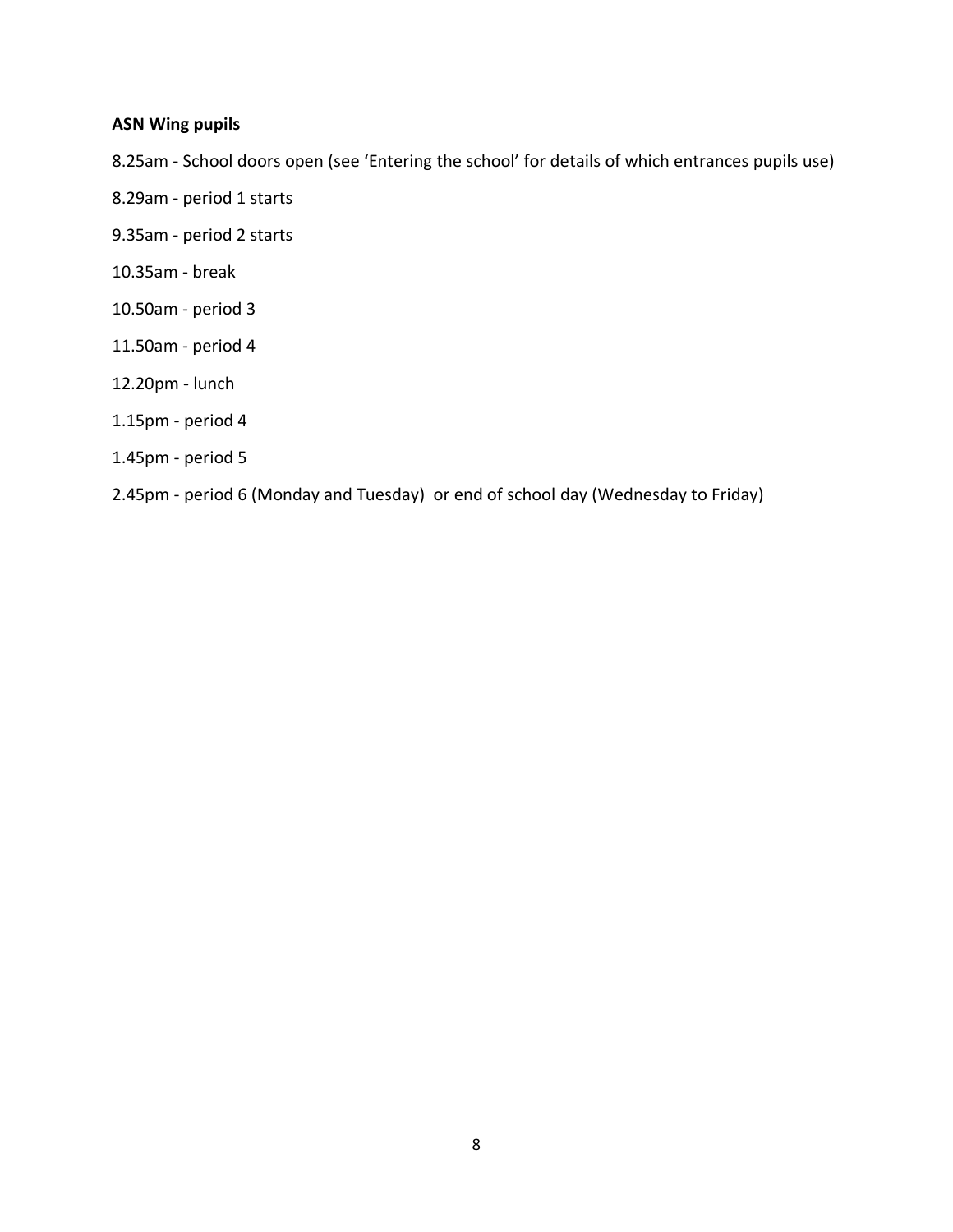# **Transport**

The Transport Unit is providing more information for all parents, carers and young people around the expectations for school transport. In summary:

- Pupils must clean their hands before entering and leaving the bus– we would encourage all pupils have their own bottle of sanitiser for this purpose.
- Pupils should fill up from the back
- Pupils must respect social distancing requirements for all adults, including the driver and the escort.
- Pupils are not required to wear face coverings on dedicated school transport but may wish to do so.
- Escorts may wear PPE, including face coverings, especially on ASN transport.
- No food will be allowed on transport.

For those that use public transport, pupils must follow the requirements at the time – presently this requires some social distancing from all other and the wearing of a face covering.

For pupils arriving by car, we encourage, as per the guidance issued by the Scottish Government, that drop off and pick up take place away from the school. To support road safety, we would recommend using the Beacon Centre car park.

For all pupils, the school will not be open for them to enter until 8.25am, therefore we recommend that they do not arrive too early and that they are appropriately dressed for the weather. This is especially important as social areas will be closed so breaks and lunchtimes will be outdoors too.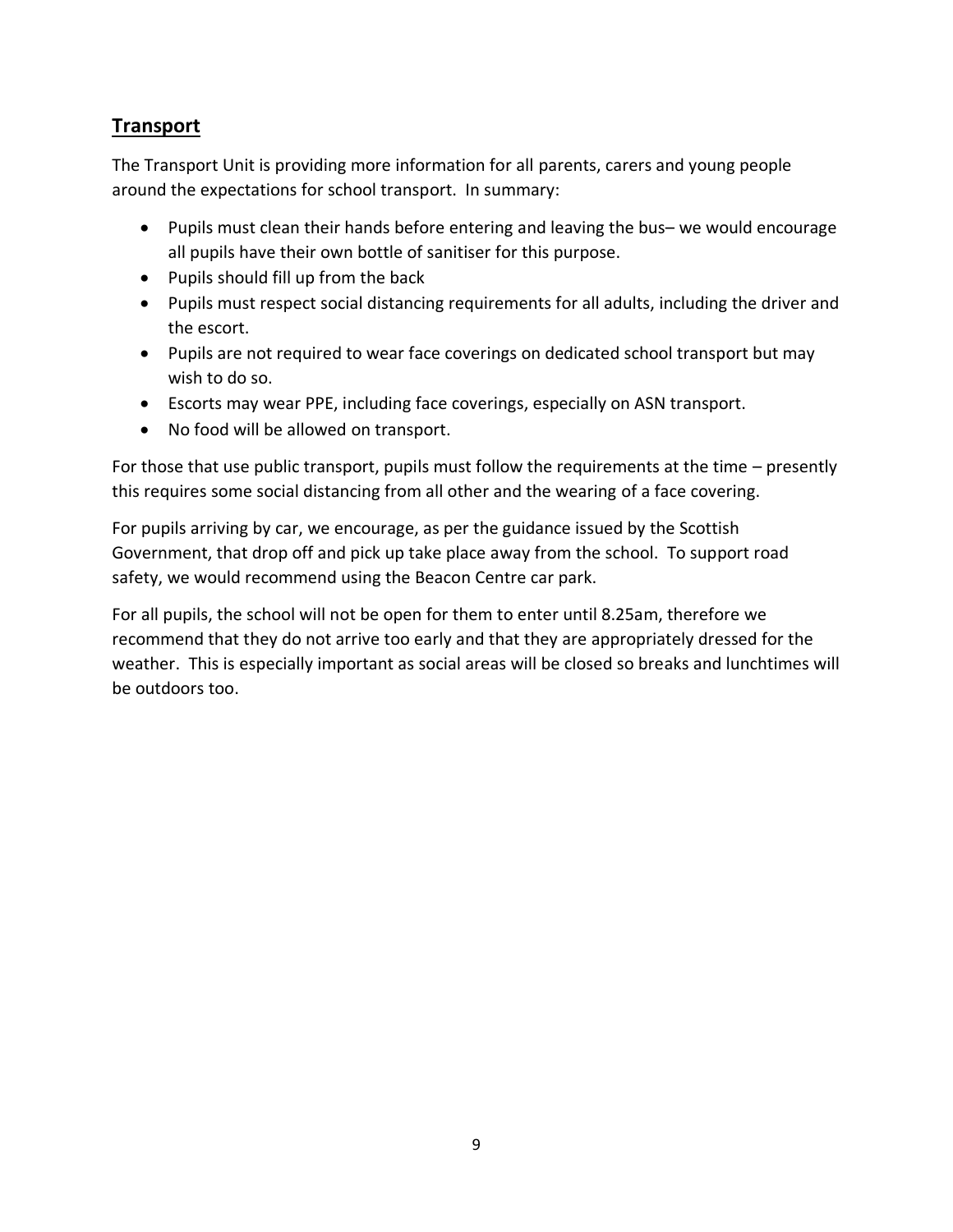# **Entering the school**

The building will be open to pupils at 8.25am. Year groups will enter the building at different points. On entry, all pupils MUST use sanitiser to clean their hands – dispensers will be available at all entrances.

#### **Entrances**

ASN Wing pupils – ASN Wing entrance

- S1 Main entrance
- S2 Entrance at the bottom of the stairwell leading to Humanities
- S3 Entrance at the bottom of the stairwell leading to Art (next to Dining Area)
- S4 Entrance into the Dining Area
- S5-6 Entrance into the S2 social area.

If a pupil has PE they will enter at the PE entrance from outside, next to the Sports Hall.

**Whilst outside, pupils should maintain social distancing with each other, wherever possible.**

## **Moving around the building**

To support free movement of pupils, a one-way system will be in operation on the ground floor and the first floor. Where pupils are unable to immediately enter a classroom they should queue on the right of the corridor to allow pupils to pass by on the left. On the second floor, pupils should stay to the left.

Stairwells will be clearly marked 'Up' or 'Down'. At the end of the school day all stairwells can be used to go down to exit the building.

Pupils must not loiter in the building at break, lunch or after school – to ensure the school remains as safe as possible all pupils must exit the building at these times. There will be some exceptions for some vulnerable pupils and these will be discussed with parents and carers.

ASN Wing pupils will, to begin with, remain in the ASN Wing for the school day. Specialist teachers will come to the classrooms to deliver lessons. PE lessons will be delivered outdoors and pupils should have appropriate clothing for the weather conditions.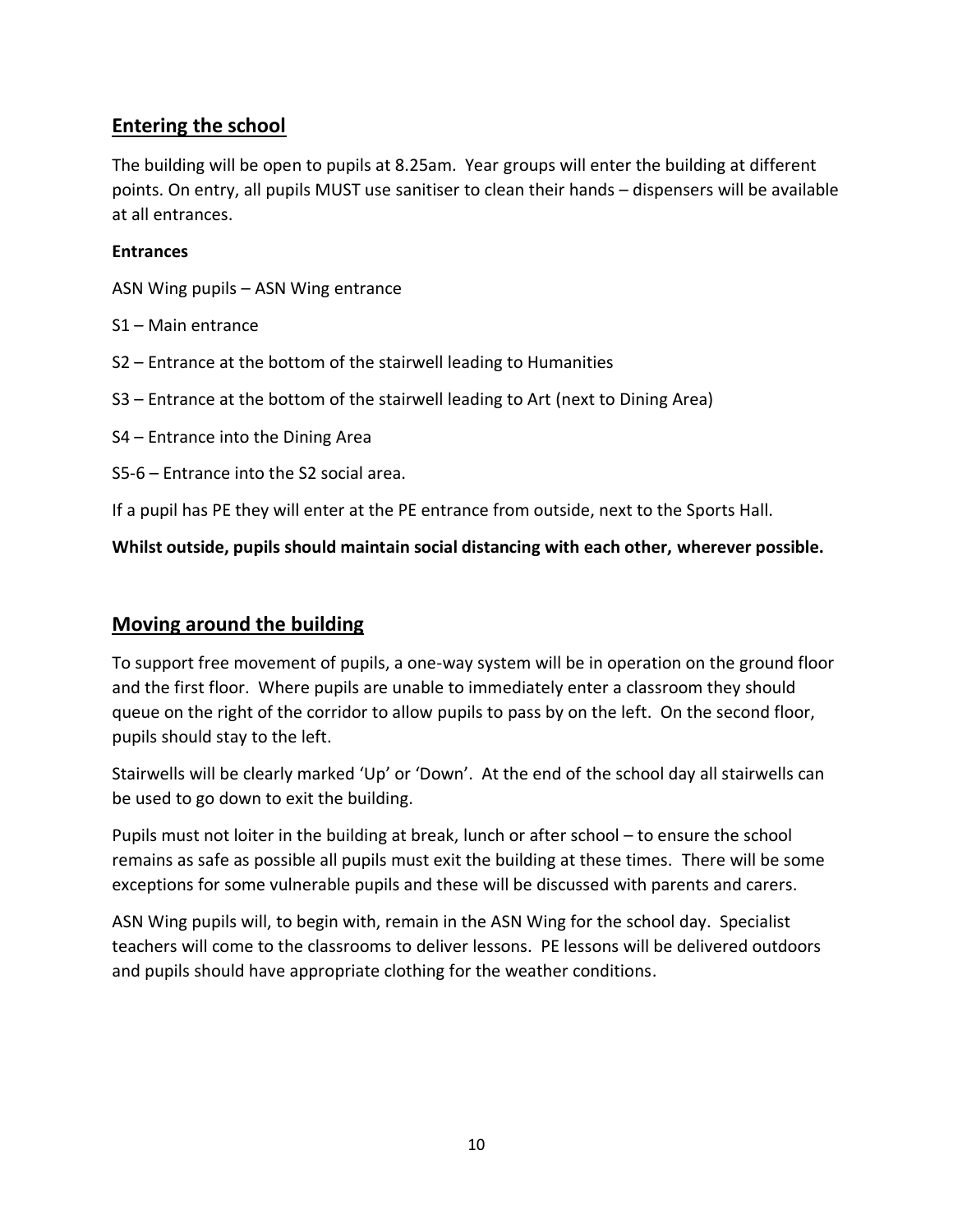# **In class**

Hand sanitiser will be available in all classrooms and pupils will be required to use this when they enter and exit the room.

Pupils will also be expected to clean their work space on arrival to reduce the possible risk of infection – materials will be given to pupils to do this and it is a firm expectation that they do so. Disposable materials should then be placed in the bin.

The sharing of resources will not be permitted in school, except where specific mitigations have been put in place around cleaning regimes. Pupils should take all the resources they require with them. The school will give each pupil a pack with a mini whiteboard, whiteboard pen and whiteboard eraser - they should take this with them to school every day to support learning and teaching. We will not be in a position to give out pens/pencils etc. **Could all pupils who take music please take their own headphones into school as sharing of these may not be possible.**

Lockers will not be available for use, though we will look to support young people who need resources already in their locker during the Induction period. Pupils should bring a bag to put jotters etc in as these will not be able to be stored in the school. All bags should be placed on the floor in classes – only water bottles and equipment required for the class should be on the desk.

# **Promoting Positive Behaviour Policy**

Whilst in school our Promoting Positive Behaviour Policy will continue and classroom expectations regarding behaviour will remain high – please see our policy on the School App or on the website.

Expectations around following social distancing rules will be strictly enforced on public health grounds and we would ask that all parents make sure that young people understand these rules before coming to school. If pupils are unable to adhere to social distancing from adults we may not be able to allow them in the building as we need to make sure that the environment is safe for all. **In particular, pupils must remain 2 metres from all staff and must follow instructions immediately if a member of staff asks a pupil to distance themselves from them. Pupils must also ensure they do not display any behaviours that could endanger others e.g. coughing or sneezing without covering their mouths.**

Any deliberate coughing/sneezing etc at other pupils or staff will not be tolerated.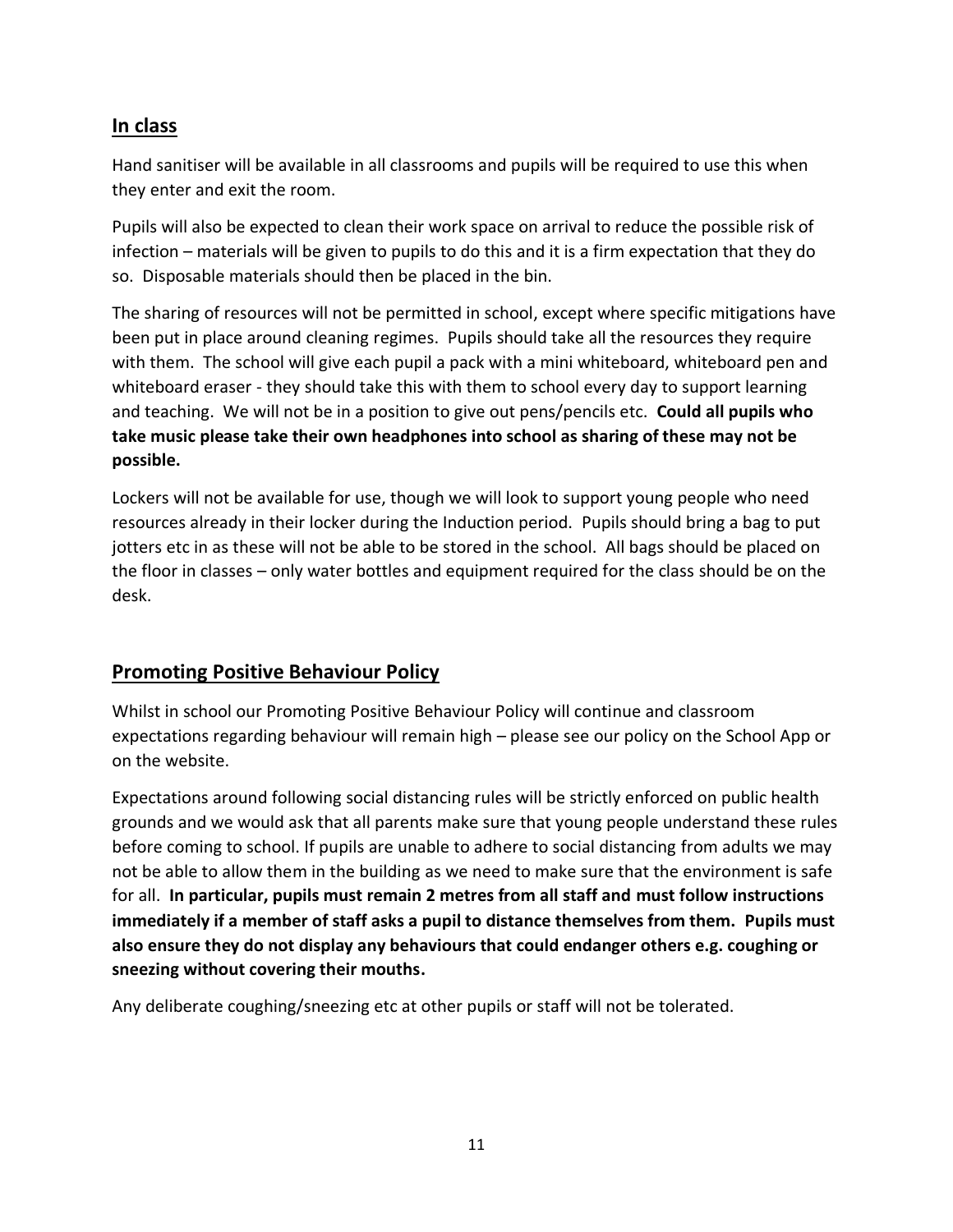# **Break and Lunchtimes**

Pupils will be asked to leave the school for break and when they have finished eating at lunchtime. We would encourage all to bring a snack at breaktime as access to the canteen may be limited. Pupils should then enter the school using their year group entrances 2 minutes before the period begins – staff will be on the doors to monitor use of sanitiser and to control the flow of pupils to ensure social distancing where possible.

At lunch, pupils will be given an area to sit and must leave once they have finished.

## **For new S1 pupils we recommend packed lunches until issues around the supply of new Accord cards is resolved. For those entitled to Free School Meals these will continue to be available.**

For the week beginning  $17<sup>th</sup>$  August, only packed lunches will be available from the Dining Area. An increased menu will be available from 24<sup>th</sup> August.

# **Toilets**

Pupils will be encouraged to use hand sanitiser regularly during the school day. This will be available in all classrooms and at the entrances to the building.

As requirements for social distancing of young people have been relaxed, all toilets will be open. **It is important, however, that pupils wash their hands thoroughly before leaving the toilets – posters to support this are on display in all toilets.**

# **Leaving the school**

Pupils should leave the school as soon as they are dismissed by their teacher at the end of the school day. They should use the shortest route to an exit and should not arrange to meet with others inside the school building.

Pupils should then leave for home immediately and not gather in groupings. Those with dedicated transport must make sure they have sanitised their hands before waiting for the buses. Pupils should socially distance wherever possible.